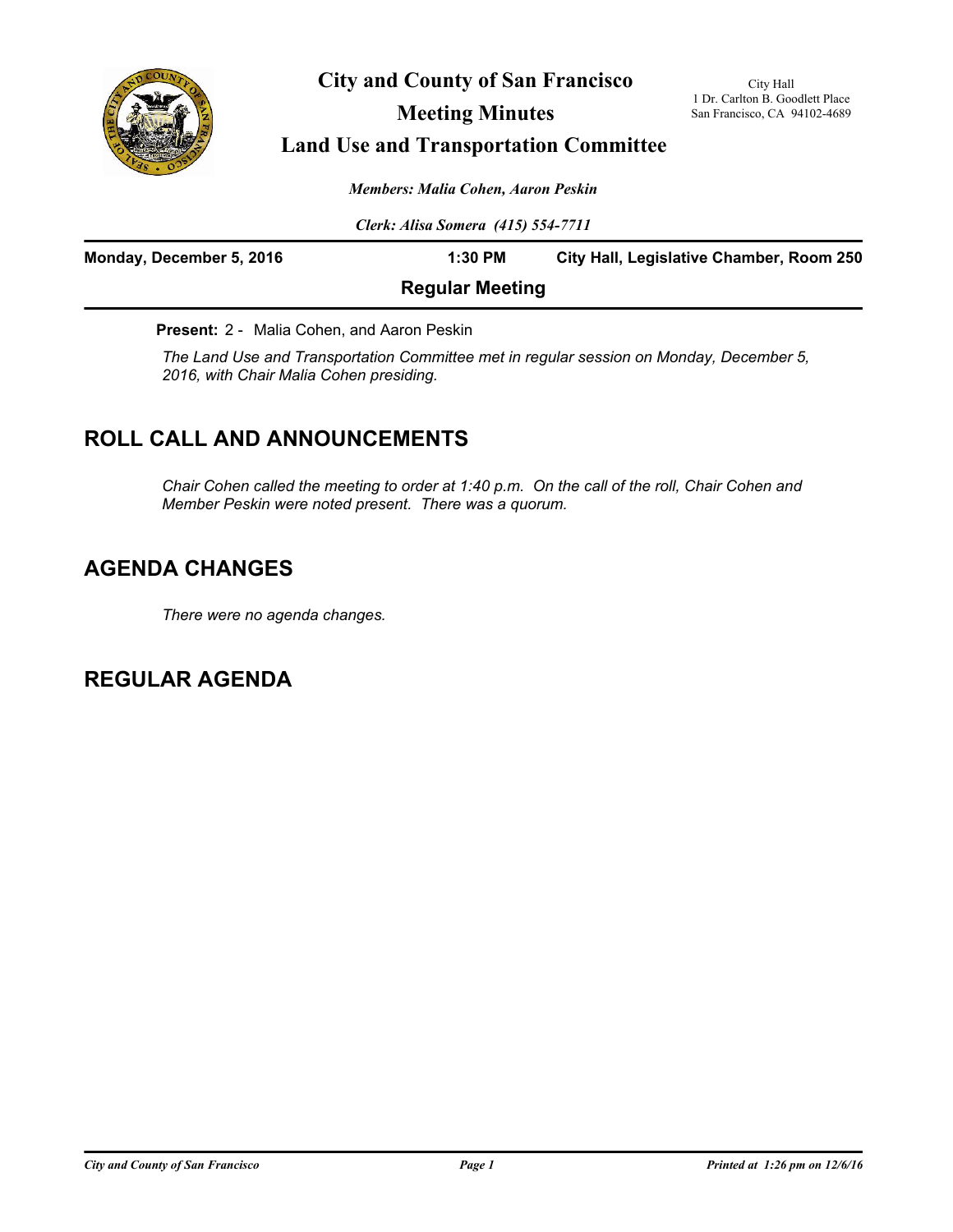#### **[Real Property Acquisition - Sidewalks Along Portions of Van Ness Avenue and South Van Ness Avenue] [161285](http://sfgov.legistar.com/gateway.aspx?m=l&id=31490)**

#### **Sponsors: Mayor, Peskin, Breed, Farrell and Kim**

Ordinance authorizing the Director of Property to agree to acquire and accept the State of California's relinquishment of all its right, title, and interest in and to the sidewalks along portions of Van Ness Avenue (between Lombard Street and Market Street), portions of South Van Ness Avenue (between Market Street and Plum Street), and the underlying real property (if any and without warranty), except as otherwise excepted and reserved by the State of California; authorizing the placement of such sidewalks and real property, upon acquisition, under the jurisdiction of Public Works; authorizing additional official City actions required to consummate the relinquishment of the sidewalks, as defined herein; authorizing the Director of Public Works to amend an existing Delegated Maintenance Agreement with the State of California regarding shared maintenance of portions of Van Ness Avenue and maintenance cost allocation, upon relinquishment of the sidewalks; waiving fees and bonding requirements for the State of California that would be otherwise applicable to excavation permits; waiving the required 90-days' notice of intention to relinquish set forth in California Streets and Highways Code, Section 73; adopting the Planning Department's determination that such acquisition is consistent with the General Plan, and the eight priority policies of Planning Code, Section 101.1; and adopting the Planning Department's determination under the California Environmental Quality Act.

11/29/16; ASSIGNED to Land Use and Transportation Committee. President Breed waived the 30-day hold pursuant to Board Rule 3.22.

*Heard in Committee. Speakers: Javier Rivera (Public Works); AnMarie Rodgers (Planning Department); Christopher Tom (Office of the City Attorney); presented information and answered questions raised throughout the discussion. Larry Bad; Tim Colen; spoke in support of the proposed legislation.*

**Member Peskin moved that this Ordinance be RECOMMENDED AS COMMITTEE REPORT. The motion carried by the following vote:**

Ayes: 2 - Cohen, Peskin

#### **[161241](http://sfgov.legistar.com/gateway.aspx?m=l&id=31446) [Interim Zoning Controls - Indoor Agriculture]**

#### **Sponsor: Mayor**

Resolution creating interim zoning controls to require conditional use authorization for indoor agriculture uses, as defined in Planning Code, Section 102, and other indoor agriculture uses in Production, Distribution, and Repair zoning districts; making findings of consistency with the eight priority policies of Planning Code, Section 101.1; and affirming the Planning Department's determination under the California Environmental Quality Act.

11/15/16; ASSIGNED to Land Use and Transportation Committee. 11/21/2016 - President Breed waived the 30-Day Rule for this matter (per Board Rule 3.23).

11/22/16; REFERRED TO DEPARTMENT. Referred to Planning Department for environmental review; and to Planning Department and Office of Economic and Workforce Development for informational purposes.

11/25/16; NOTICED. 10-Day Notice published in the Examiner, pursuant to Planning Code Section 306.7(g) (no mailing required since the area is 30+ acres).

*Heard in Committee. Speaker: Female Speaker; presented information and answered questions raised throughout the discussion.*

**Member Peskin moved that this Resolution be CONTINUED to the Land Use and Transportation Committee meeting of January 9, 2017. The motion carried by the following vote:**

Ayes: 2 - Cohen, Peskin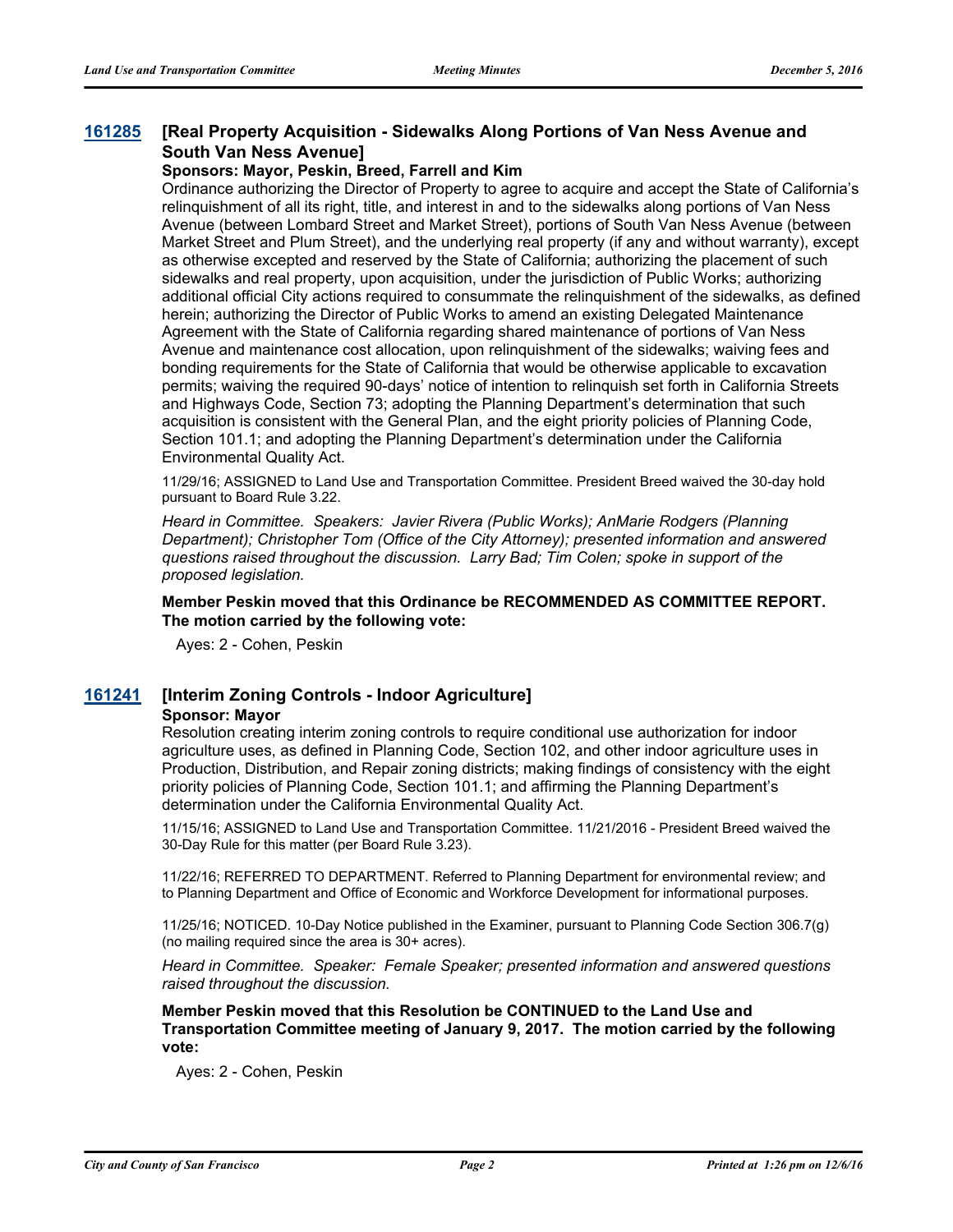### **[161157](http://sfgov.legistar.com/gateway.aspx?m=l&id=31362) [Planning Code - Inclusionary Housing Small Sites Program] Sponsors: Mayor; Campos**

Ordinance amending the Planning Code to create an alternative for project sponsors of smaller market rate projects to direct the Affordable Housing Fee to Small Sites Projects; affirming the Planning Department's determination under the California Environmental Quality Act; and making findings of consistency with the General Plan, the eight priority policies of Planning Code, Section 101.1; and making a finding of public necessity, convenience, and welfare under Planning Code, Section 302.

10/25/16; ASSIGNED UNDER 30 DAY RULE to Land Use and Transportation Committee, expires on 11/24/2016.

11/01/16; REFERRED TO DEPARTMENT. Referred to Planning Department for environmental review; to Planning Commission for public hearing and recommendation, pursuant to Planning Code, Section 302(b); and to Mayor's Office of Housing and Community Development, Office of Community Investment and Infrastructure and Department of Building Inspection for informational purposes.

11/10/16; RESPONSE RECEIVED. Not defined as a project under CEQA Guidelines Sections 15378 and 15060(c)(2) because it does not result in a physical change in the environment.

11/25/16; NOTICED. First 10-Day Fee Ad published in the Examiner, pursuant to Government Code Sections 6062(a).

11/29/16; RESPONSE RECEIVED. 11/17/2016 - The Planning Commission held a public hearing and recommended approval of the proposed legislation, with modifications; Resolution No. 19778.

12/01/16; NOTICED. Second 10-Day Fee Ad published in the Examiner, pursuant to Government Code Sections 6062(a).

*Heard in Committee. Speakers: Supervisor David Campos (Board of Supervisors); Ruby Harris (Mayor's Office of Housing and Community Development); Diego Sanchez (Planning Department); presented information and answered questions raised throughout the discussion. Tyler MacMillan; Corey Smith; Whitney Jones; Devon Richardson; Fernando Marti; Peter Papadopoulos; Sean Kieran; Tom O'Connell; Tom Radulovich; spoke in support of the proposed legislation.*

**Member Peskin moved that this Ordinance be AMENDED, AN AMENDMENT OF THE WHOLE BEARING SAME TITLE, by changing the project sponsors qualified for the Inclusionary Housing Small Sites Program from 'up to 25 residential units' to '24 or fewer residential units' and making other clarifying changes regarding the where the Program funds may be expended. The motion carried by the following vote:**

Ayes: 2 - Cohen, Peskin

**Member Peskin moved that this Ordinance be RECOMMENDED AS AMENDED. The motion carried by the following vote:**

Ayes: 2 - Cohen, Peskin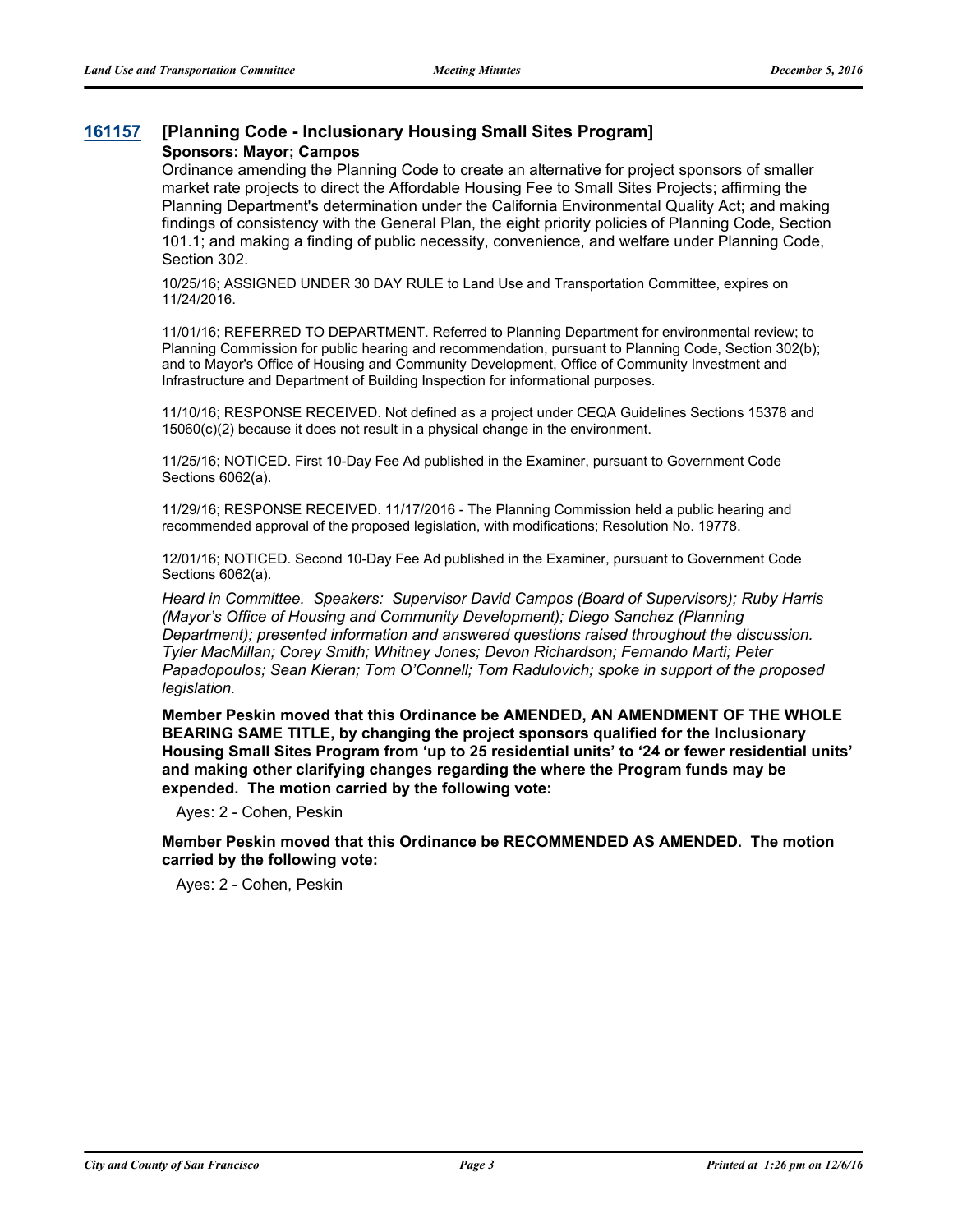### **[160925](http://sfgov.legistar.com/gateway.aspx?m=l&id=31130) [Planning Code - Transportation Demand Management Program Requirement] Sponsor: Avalos**

Ordinance amending the Planning Code to establish a citywide Transportation Demand Management (TDM) Program, to require Development Projects to incorporate design features, incentives, and tools that support sustainable forms of transportation; create a new administrative fee to process TDM Plan applications and compliance reports; make conforming amendments to various sections of the Planning Code; affirming the Planning Department's determination under the California Environmental Quality Act; and making findings of public necessity, convenience, and welfare under Planning Code, Section 302, and findings of consistency with the General Plan, and the eight priority policies of Planning Code, Section 101.1. (Planning Commission)

08/17/16; RECEIVED FROM DEPARTMENT.

09/06/16; ASSIGNED UNDER 30 DAY RULE to Land Use and Transportation Committee, expires on 10/6/2016.

11/18/16; NOTICED. First 10-Day Fee Ad published in the Examiner, pursuant to Government Code Section 6062(a).

11/24/16; NOTICED. Second 10-Day Fee Ad published in the Examiner, pursuant to Government Code Section 6062(a).

11/28/16; AMENDED, AN AMENDMENT OF THE WHOLE BEARING SAME TITLE. Heard in Committee. Speakers: Supervisor John Avalos (Board of Supervisors); Cheryl Brinkman (Municipal Transportation Agency); AnMarie Rodgers (Planning Department); Carli Paine (Municipal Transportation Agency); Corey Teague (Planning Department); Tilly Chang, Executive Director (San Francisco County Transportation Authority); presented information and answered questions raised throughout the discussion. Meghan Weir: Arielle Fleisher; Corey Smith; Debbie Luhrman; Peter Cohen; spoke in support of the proposed legislation. Eileen Boken; spoke in opposition to the proposed legislation. Cathy DeLuca (Walk SF); Matt Field; Sally Duke; Sean Kieran; spoke neither in support nor against the proposed legislation.

11/28/16; CONTINUED AS AMENDED.

*Heard in Committee. Speakers: Jeremy Pollock (Office of Supervisor John Avalos); John Rahaim, Director, and Wade Wietgrefe (Planning Department); presented information and answered questions raised throughout the discussion. Josh Kremlin; William Klingerhoffer; Tom Radulovich; Leslie; Matt Healy; Debbie Lehrman; Leslie Rafael; Fernando Marti; spoke in support of the proposed legislation. Jim Reuben; Eileen Boken; Sean Keighran; John O'Connell; spoke neither in support nor against the proposed legislation.*

**Member Peskin moved that this Ordinance be CONTINUED to the Land Use and Transportation Committee meeting of January 23, 2017. The motion carried by the following vote:**

Ayes: 2 - Cohen, Peskin